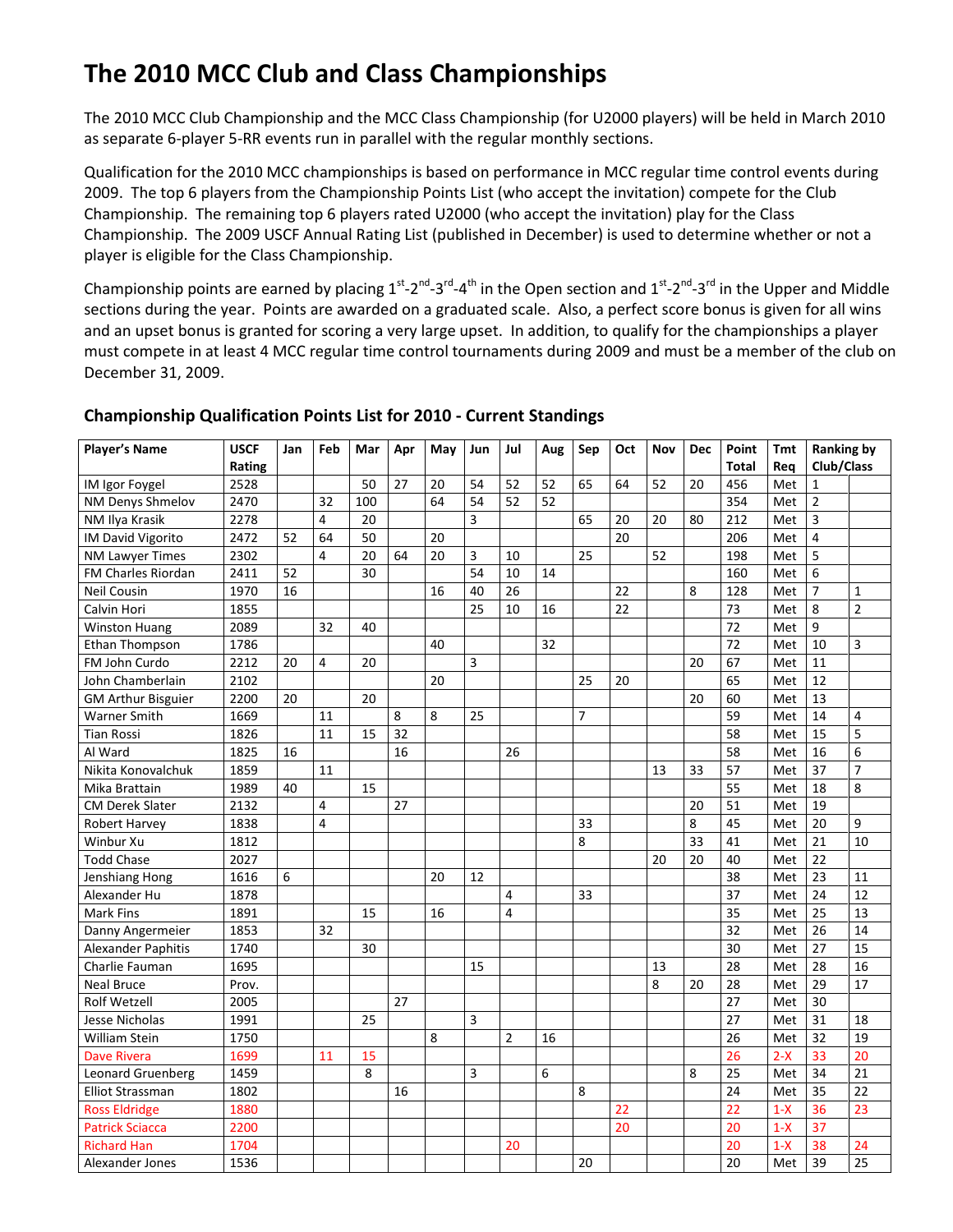| Edward Astrachan                   | 1963  |    |        |   |    | $\overline{\mathbf{3}}$ |                |                 |                |    | 13      |    | 16                      | Met   | 40              | 26              |
|------------------------------------|-------|----|--------|---|----|-------------------------|----------------|-----------------|----------------|----|---------|----|-------------------------|-------|-----------------|-----------------|
| Larry Pratt                        | 1799  |    |        |   |    |                         |                | 16              |                |    |         |    | 16                      | Met   | 41              | 27              |
| Robert Holmgren                    | 1706  |    |        |   | 16 |                         |                |                 |                |    |         |    | 16                      | Met   | 42              | 28              |
| Plamen Krastev                     | 1676  |    |        |   |    |                         |                |                 |                | 16 |         |    | 16                      | Met   | 43              | 29              |
| <b>Christopher Berg-Jones</b>      | 1648  |    |        |   |    |                         |                |                 |                |    | 16      |    | 16                      | $2-X$ | 44              | 30              |
| <b>Walter Champion</b>             | 1648  |    |        | 8 |    |                         |                |                 |                | 8  |         |    | 16                      | Met   | 45              | 31              |
| Henry Clark                        | 1549  | 16 |        |   |    |                         |                |                 |                |    |         |    | 16                      | Met   | 46              | 32              |
| <b>Milad Afdasta</b>               | 1701  | 15 |        |   |    |                         |                |                 |                |    |         |    | 15                      | $2-X$ | 47              | 33 <sup>1</sup> |
| <b>NM Alex Cherniack</b>           | 2280  |    |        |   |    |                         |                | 14              |                |    |         |    | 14                      | $1-X$ | 48              |                 |
| <b>David Plotkin</b>               | 2109  |    |        |   |    |                         |                | 14              |                |    |         |    | 14                      | $2-X$ | 49              |                 |
| Ames Abbot                         | 1784  |    |        |   |    |                         |                |                 |                |    | 13      |    | 13                      | Met   | 50              | 34              |
| <b>Michael Barry</b>               | 1771  |    |        |   |    |                         |                |                 |                |    | 13      |    | 13                      | Met   | 51              | 35              |
| Weast Gordon                       | 1357  |    |        |   |    |                         |                |                 |                |    |         | 12 | 12                      | Met   | 52              | 36              |
| Larry Eldridge                     | 1770  |    | 11     |   |    |                         |                |                 |                |    |         |    | 11                      | Met   | 53              | 37              |
| John Dorfman                       | 1495  |    | $11\,$ |   |    |                         |                |                 |                |    |         |    | 11                      | Met   | 54              | 38              |
| <b>Joseph Perl</b>                 | 2105  |    |        |   |    |                         | 10             |                 |                |    |         |    | 10                      | $2-X$ | 55              |                 |
| Grant Xu                           | 1964  |    |        |   |    |                         | 10             |                 |                |    |         |    | 10                      | Met   | 56              | 39              |
|                                    | 1509  |    |        |   |    |                         |                | $\,6$           |                |    |         |    | 9                       |       | 57              | 40              |
| Douglas Thompson<br>Steve Wollkind | 1511  |    |        |   |    | 3                       |                |                 |                | 8  |         |    | 8                       | Met   | 58              | 41              |
|                                    |       |    |        |   |    |                         |                |                 |                |    |         |    |                         | Met   | 59              |                 |
| Stephen Schnair                    | 1510  |    |        |   | 8  |                         |                |                 |                |    | $\,8\,$ |    | 8                       | Met   |                 | 42              |
| Daniel Callahan                    | 1461  |    |        |   |    |                         |                |                 |                |    |         |    | 8                       | Met   | 60              | 43              |
| <b>Alexander Sorets</b>            | 1548  |    |        |   |    |                         |                |                 | $\overline{7}$ |    |         |    | $\overline{7}$          | $2-X$ | 61              | 44              |
| Sridhar Rangan                     | 1398  |    |        |   |    |                         |                |                 | $\overline{7}$ |    |         |    | 7                       | Met   | 62              | 45              |
| Alan Moyer                         | 1486  | 6  |        |   |    |                         |                |                 |                |    |         |    | 6                       | Met   | 63              | 46              |
| <b>Robert Matthews</b>             | 1420  | 6  |        |   |    |                         |                |                 |                |    |         |    | $6\,$                   | $2-X$ | 64              | 47              |
| <b>Boris Abelis</b>                | Prov. |    |        |   |    |                         |                | $6\phantom{1}6$ |                |    |         |    | $6\,$                   | $1-X$ | 65              | 48              |
| <b>George Goulding</b>             | 1746  |    |        |   |    |                         | 4              |                 |                |    |         |    | $\overline{\mathbf{4}}$ | $2-X$ | 66              | 49              |
| <b>Felix Yang</b>                  | 2032  |    |        |   |    | 3                       |                |                 |                |    |         |    | 3                       | $3-X$ | 67              |                 |
| Jacob Fauman                       | 1952  |    |        |   |    | $\mathsf 3$             |                |                 |                |    |         |    | $\overline{\mathbf{3}}$ | Met   | 68              | 50              |
| Pierre Fleurant                    | 1520  |    |        |   |    | 3                       |                |                 |                |    |         |    | $\overline{\mathbf{3}}$ | Met   | 69              | 51              |
| <b>Robert King</b>                 | 1758  |    |        |   |    |                         | $\overline{2}$ |                 |                |    |         |    | $\overline{2}$          | $3-X$ | 70              | 52              |
| <b>Chirantan Neogy</b>             | 1529  |    |        |   |    |                         | $\overline{2}$ |                 |                |    |         |    | $\overline{2}$          | $2-X$ | $\overline{71}$ | 53              |
|                                    |       |    |        |   |    |                         |                |                 |                |    |         |    |                         |       |                 |                 |
|                                    |       |    |        |   |    |                         |                |                 |                |    |         |    |                         |       |                 |                 |
|                                    |       |    |        |   |    |                         |                |                 |                |    |         |    |                         |       |                 |                 |
|                                    |       |    |        |   |    |                         |                |                 |                |    |         |    |                         |       |                 |                 |
|                                    |       |    |        |   |    |                         |                |                 |                |    |         |    |                         |       |                 |                 |
|                                    |       |    |        |   |    |                         |                |                 |                |    |         |    |                         |       |                 |                 |
|                                    |       |    |        |   |    |                         |                |                 |                |    |         |    |                         |       |                 |                 |
|                                    |       |    |        |   |    |                         |                |                 |                |    |         |    |                         |       |                 |                 |
|                                    |       |    |        |   |    |                         |                |                 |                |    |         |    |                         |       |                 |                 |
|                                    |       |    |        |   |    |                         |                |                 |                |    |         |    |                         |       |                 |                 |
|                                    |       |    |        |   |    |                         |                |                 |                |    |         |    |                         |       |                 |                 |
|                                    |       |    |        |   |    |                         |                |                 |                |    |         |    |                         |       |                 |                 |
|                                    |       |    |        |   |    |                         |                |                 |                |    |         |    |                         |       |                 |                 |
|                                    |       |    |        |   |    |                         |                |                 |                |    |         |    |                         |       |                 |                 |
|                                    |       |    |        |   |    |                         |                |                 |                |    |         |    |                         |       |                 |                 |
|                                    |       |    |        |   |    |                         |                |                 |                |    |         |    |                         |       |                 |                 |
|                                    |       |    |        |   |    |                         |                |                 |                |    |         |    |                         |       |                 |                 |
|                                    |       |    |        |   |    |                         |                |                 |                |    |         |    |                         |       |                 |                 |
|                                    |       |    |        |   |    |                         |                |                 |                |    |         |    |                         |       |                 |                 |
|                                    |       |    |        |   |    |                         |                |                 |                |    |         |    |                         |       |                 |                 |
|                                    |       |    |        |   |    |                         |                |                 |                |    |         |    |                         |       |                 |                 |
|                                    |       |    |        |   |    |                         |                |                 |                |    |         |    |                         |       |                 |                 |
|                                    |       |    |        |   |    |                         |                |                 |                |    |         |    |                         |       |                 |                 |
|                                    |       |    |        |   |    |                         |                |                 |                |    |         |    |                         |       |                 |                 |
|                                    |       |    |        |   |    |                         |                |                 |                |    |         |    |                         |       |                 |                 |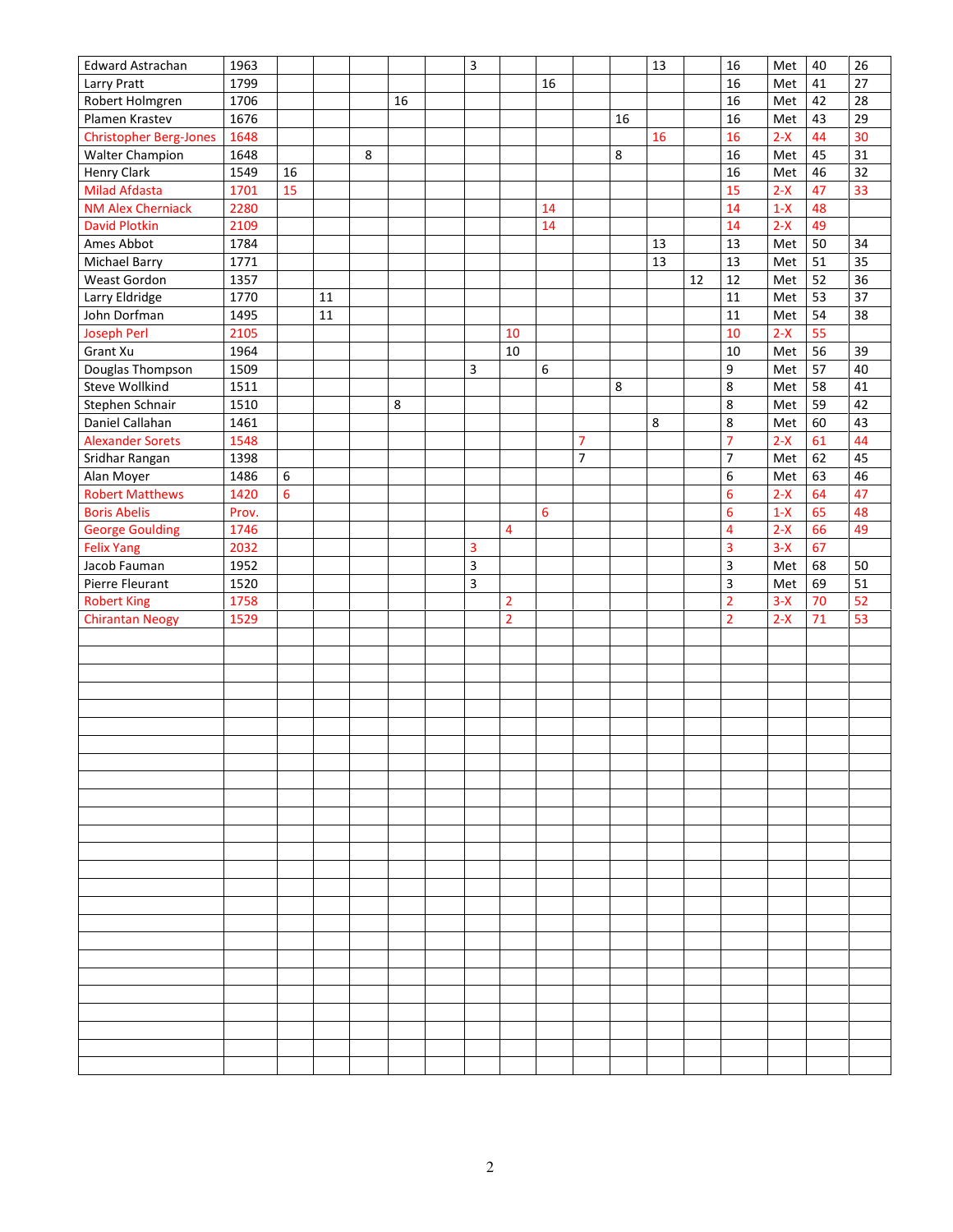#### Column Notes:

- Column Tmt Req states the number of tournaments played as "1", "2", "3", or "Met" (for 4 or more). If the 4-tournament requirement has not been met at year's end, the player is disqualified and "-X" is placed after the tournament count.
- Column Ranking by Club/Class gives players' current rankings for the Club Championship and the Class Championship (if eligible). An U2000 player who qualifies for both championships can choose to play in either championship event. If a player qualifies but declines to play, the players ranked below are promoted. A player who accepts an invitation is identified by "-A" after the ranking and a player who declines an invitation is identified by "-D" after the ranking.

#### Point Allocation Rules:

- $\circ$  Points are given for placing 1<sup>st</sup>-2<sup>nd</sup>-3<sup>rd</sup>-4<sup>th</sup> in the Open section and 1<sup>st</sup>-2<sup>nd</sup>-3<sup>rd</sup> in the Upper and Middle Unnnn sections:
	- >> For 3-round events the usual allocation is: 48 30 18 12 / 24 15 9 / 12 8 4 >> For 4-round events the usual allocation is: 64 - 40 - 24 - 16 / 32 - 20 - 12 / 16 - 10 - 6
	- >> For 5-round events the usual allocation is: 80 50 30 20 / 40 25 15 / 20 12 8
	- >> For 6-round events the usual allocation is: 96 60 36 24 / 48 30 18 / 24 15 9

However, during the month in which the Championships are held in parallel to the regular sections the allocation is less:

>> For 5-round event in championship month: 50 - 30 - 20 - 10 / 30 - 20 - 10 / 15 - 10 – 5

The allocation may be different to accommodate special circumstances or it may be reduced if one or more rounds is cancelled (e.g., bad weather). Championship points are awarded only for events where 3 or more rounds are played.

 $\circ$  Points are given for placing 1st-2<sup>nd</sup>-3<sup>rd</sup>-4<sup>th</sup> in the Club Championship and 1st-2<sup>nd</sup>-3<sup>rd</sup> in the Class Championship:

>> For MCC Championship events the allocation is: 80 - 50 - 30 - 20 / 40 - 25 - 15

- For a placement tie, the available points are divided equally among the players and rounded up to the next whole number. For example, if there is a 3-way tie for 1<sup>st</sup> in the Open section of a 5-round event, each player receives 54 points based on (80 + 50 + 30) / 3  $= 160 / 3 = 53.33$  which is 54 when round up to the next whole number.
- In addition, a perfect score bonus (PSB) of 25% of the points earned is awarded to any player who posts a win in each round. Note that forfeit wins and full point byes do not count; a player must play a game in each round and win each game. For example, a player who scores 4-0 in the Upper section of a 4-round event would earn 1.25 \* 32 = 40 points.
- Also, an upset bonus (UWB) of 15 points is awarded for a win against an 1800 or higher rated player where the winner is rated at least 300 points lower (or at least 600 points lower for a draw). Both players must be fully rated at the start of the event.

#### Tie Break Rules:

- 1. Most points earned in the Open and Club Championship sections combined.
- 2. Most points earned in the Upper and Class Championship sections combined.
- 3. Most events in which points were awarded.
- 4. Highest rating from the December USCF Annual Rating List; full rating takes precedence over a provisional rating.
- 5. Coin toss.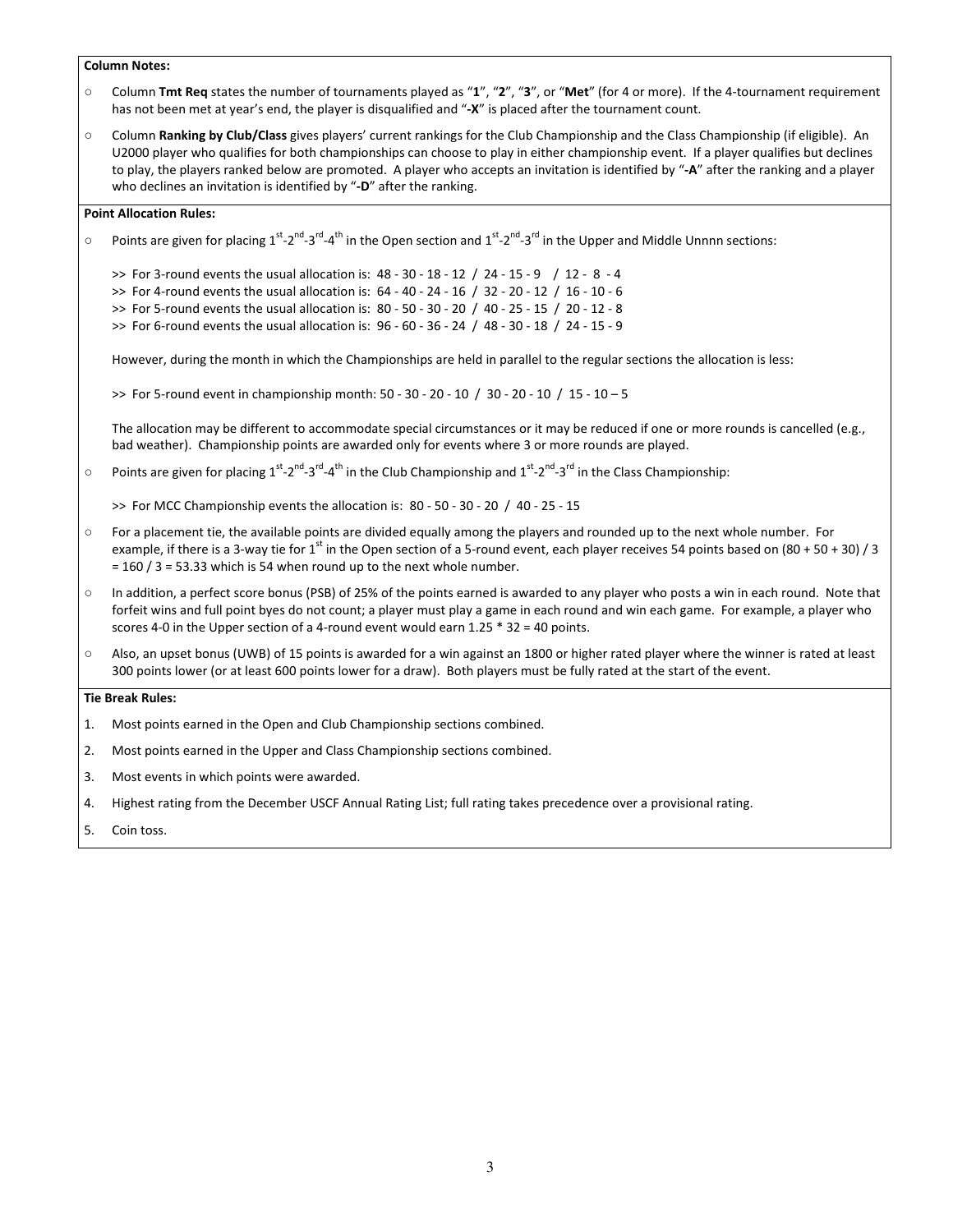## Championship Points Earned for 2010 by Tournament in 2009

| 2009 Events                 | <b>Open Section</b>              | <b>Upper Section</b>        | <b>Middle Section</b>     |  |  |  |
|-----------------------------|----------------------------------|-----------------------------|---------------------------|--|--|--|
| January 4-SS                | $\overline{1.}$ D.Vigorito (52), | 1. M.Brattain (32+8 PSB)    | 1. H.Clark (16)           |  |  |  |
| ChPts: 64-40-24-16 /        | C.Riordan (52)                   | 2. N.Cousin (16),           | 2. A. Moyer 6),           |  |  |  |
| $32 - 20 - 12 /$            | 3. J.Curdo (20),                 | A.Ward (16)                 | J.Hong (6),               |  |  |  |
| 16-10-6                     | A.Bisguier (20)                  | + M.Afdasta (15 UWB)        | R.Matthews (6)            |  |  |  |
| February 4-SS               | 1. D.Vigorito (64)               | 1. D.Angermeier (32)        | 1. D.Rivera (11),         |  |  |  |
| ChPts: 64-40-24-16 /        | 2. D.Shmelov (32),               | 2. N.Konovalchuk (11),      | W.Smith (11),             |  |  |  |
| $32 - 20 - 12/$             | W.Huang (32)                     | L.Eldridge (11),            | J.Dorfman (11)            |  |  |  |
| 16-10-6                     | 4. J.Curdo (4),                  | T.Rossi (11)                |                           |  |  |  |
|                             | L.Times $(4)$ ,                  |                             |                           |  |  |  |
|                             | I.Krasik (4),                    |                             |                           |  |  |  |
|                             | D.Slater (4),                    |                             |                           |  |  |  |
|                             | R.Harvey (4)                     |                             |                           |  |  |  |
| <b>March Club and Class</b> | 1. D. Smelov(80 + 20 PSB)        | 1. W. Huang (40)            |                           |  |  |  |
| <b>Championships 5-RR</b>   | 2. D. Vigorito (50)              | 2. J. Nicholas(25)          |                           |  |  |  |
| ChPts: 80-50-30-20          | 3. C. Riordan (30)               | 3. M. Brattain (15)         |                           |  |  |  |
| 40-25-15                    | 4. I. Krasik (20)                |                             |                           |  |  |  |
| March 5-SS                  | 1. I. Foygel (50)                | 1. A. Paphitis (30)         | 1. D. Rivera (15)         |  |  |  |
| ChPts: 50-30-20-10 /        | 2. J. Curdo (20)                 | 2. M. Finns (15)            | 2. W. Champion (8)        |  |  |  |
| $30 - 20 - 10/$             | L. Times (20)                    | T. Rossi (15)               | L. Gruenberg(8)           |  |  |  |
| 15-10-5                     | A. Bisguier (20)                 |                             |                           |  |  |  |
| April 4-SS                  | 1. L. Times (64)                 | 1. T. Rossi (32)            | 1. E. Strassman (16)      |  |  |  |
| ChPts: 64-40-24-16 /        | 2. I. Foygel (27)                | 2. A. Ward (16)             | 2. W. Smith (8)           |  |  |  |
| $32 - 20 - 12 /$            | D. Slater (27)                   | R. Holmgren (16)            | S. Schnair (8)            |  |  |  |
| $16-10-6$                   | R. Wetzell (27)                  |                             |                           |  |  |  |
| May 4-SS                    | 1. D. Shmelov (64)               | 1. E. Thompson (32 + 8 PSB) | 1. J. Hong $(16 + 4$ PSB) |  |  |  |
| ChPts: 64-40-24-16 /        | 2. I. Foygel (20)                | 2. N. Cousin (16)           | 2. W. Stein (8)           |  |  |  |
| $32 - 20 - 12/$             | D. Vigorito (20)                 | M. Fins (16)                | W. Smith (8)              |  |  |  |
| 16-10-6                     | L. Times (20)                    |                             |                           |  |  |  |
|                             | J. Chamberlain (20)              |                             |                           |  |  |  |
| June 5-SS                   | 1. I. Foygel (54)                | 1. N. Cousin (40)           | 1. W. Smith (20 + 5PSB)   |  |  |  |
| ChPts: 80-50-30-20 /        | D. Shmelov (54)                  | 2. C. Hori (25)             | 2. J. Hong (12)           |  |  |  |
| $40 - 25 - 15/$             | C. Riordan (54)                  | 3. C. Fauman (15)           | 3. L. Gruenberg (3)       |  |  |  |
| $20-12-8$                   | 4. J. Curdo (3)                  |                             | D. Thompson (3)           |  |  |  |
|                             | L. Times $(3)$                   |                             | P. Fleurant (3)           |  |  |  |
|                             | I. Krasik (3)                    |                             |                           |  |  |  |
|                             | E. Astrachan (3)                 |                             |                           |  |  |  |
|                             | $F.$ Yang $(3)$                  |                             |                           |  |  |  |
|                             | J. Fauman (3)                    |                             |                           |  |  |  |
|                             | J. Nicholas (3)                  |                             |                           |  |  |  |
| July 4-SS                   | 1. I. Foygel (52)                | 1. N. Cousin (26)           | 1. R. Han (16 + 4PSB)     |  |  |  |
| ChPts: 64-40-24-16 /        | D. Shmelov (52)                  | A. Ward (26)                | 2. C. Hori (10)           |  |  |  |
| $32 - 20 - 12$ /            | 3. C. Riordan (10)               | 3. M. Fins(4)               | 3. W. Stein (2)           |  |  |  |
| $16-10-6$                   | L. Times (10)                    | A. Hu (4)                   | R. King (2)               |  |  |  |
|                             | J. Perl (10)                     | G. Goulding(4)              | C. Neogy $(2)$            |  |  |  |
|                             | G. Xu (10)                       |                             |                           |  |  |  |
| August 4-SS                 | 1. I. Foygel (52)                | 1. E. Thompson (32)         | 1. W. Stein (16)          |  |  |  |
| ChPts: 64-40-24-16 /        | D. Shmelov (52)                  | 2. C. Hori (16)             | 2. L. Gruenberg (6)       |  |  |  |
| $32 - 20 - 12$ /            | 3. C. Riordan (14)               | L. Pratt (16)               | D. Thompson (6)           |  |  |  |
| $16-10-6$                   | A. Cherniack (14)                |                             | B. Abelis (6)             |  |  |  |
|                             | D. Plotkin (14)                  |                             |                           |  |  |  |
| September 5-SS              | 1. I Foygel (65)                 | 1. R. Harvey (33)           | 1. A. Jones (20)          |  |  |  |
| ChPts: 80-50-30-20 /        | I. Krasik (65)                   | A. Hu (33)                  | 2. W. Smith (7)           |  |  |  |
| $40 - 25 - 15/$             | 3. L. Times (25)                 | 3. W. Xu (8)                | A. Sorets (7)             |  |  |  |
| $20-12-8$                   | J. Chamberlain (25)              | E. Stassman (8)             | S. Rangan (7)             |  |  |  |
| October 4-SS                | 1. I. Foygel (64)                | 1. N. Cousin (22)           | 1. P. Krastev (16)        |  |  |  |
| ChPts: 64-40-24-16 /        | 2. D. Vigorito (20)              | C. Hori (22)                | 2. W. Champion (8)        |  |  |  |
| $32 - 20 - 12/$             | I. Krasik (20)                   | R. Eldridge (22)            | S. Wollkind (8)           |  |  |  |
| $16 - 10 - 6$               | P. Scaccia (20)                  |                             |                           |  |  |  |
|                             |                                  |                             |                           |  |  |  |
|                             |                                  |                             |                           |  |  |  |